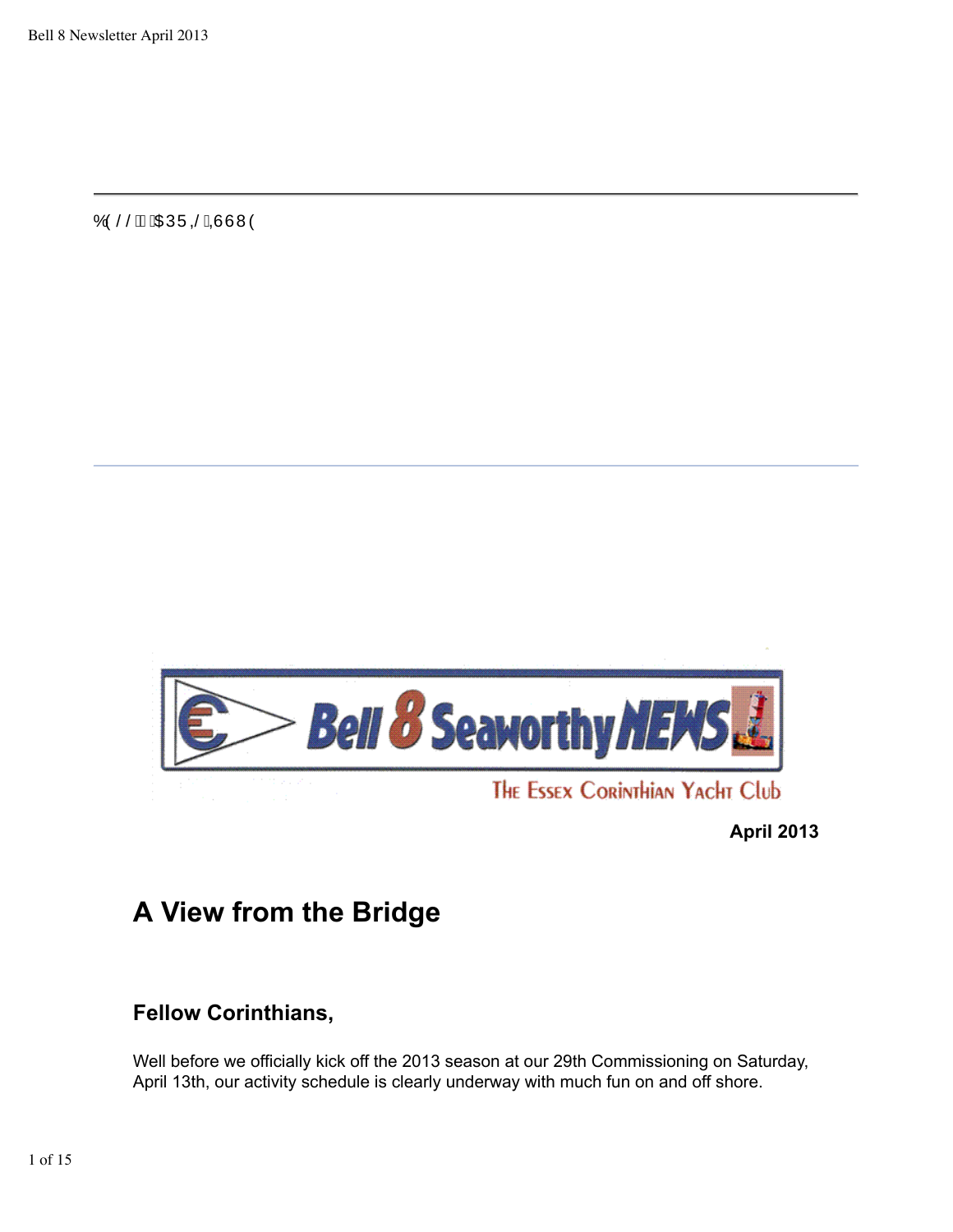

anthem!

After a quick transition of the dining room from an Irish pub for amazing St. Patrick's Day brunch to our version of Foxy's Beach Bar and Restaurant on Jost Van Dyke, Caribbean Night was a smashing success! There is something about that party that says, "winter is over!" Buffet, Marley, and steel drum music can do that. The Sun Kings Caribbean Party Band made their Corinthian Debut to rave reviews. Their version of Van Morrison's "Into the Mystic" should be a club



The Caribbean style buffet created by the Corinthian Café was another spectacular example by Monique and

Ed that there is no better place to eat, drink, and be merry in all of Essex! We also want to thank Past Commodore Lewis Davidson for the fun leis and for wonderful Hawaiian beer, complements of Craft Brew Alliance.

We are also seeing an

amazing transformation of the first deck as the renovation project moves towards completing.



Both new heads for ladies and gentlemen are now operational.

There are some special family connections to the project. The general contractor is Soc Libby. Libby you say? Sounds familiar doesn't it? Soc is the nephew of Cy Libby, manager of the Brewer Dauntless Marina. Cy can often be found lending his expertise and help with the clubhouse and our boats. Cy 's father was part of the original team that



build the clubhouse in 1936. His father was also involved moving the wood used to build the clubhouse from an old barn in Chester. For Soc, the renovation has been a special connection to his grandfather. Soc is also husband to Stacia Libby who is an Essex Selectperson.

The other family connection is the club was rewired by Brett Haskins, son of past commodore Skip.

While we are on the subject of club history, the Essex Historical Society will repeat last year's popular "History of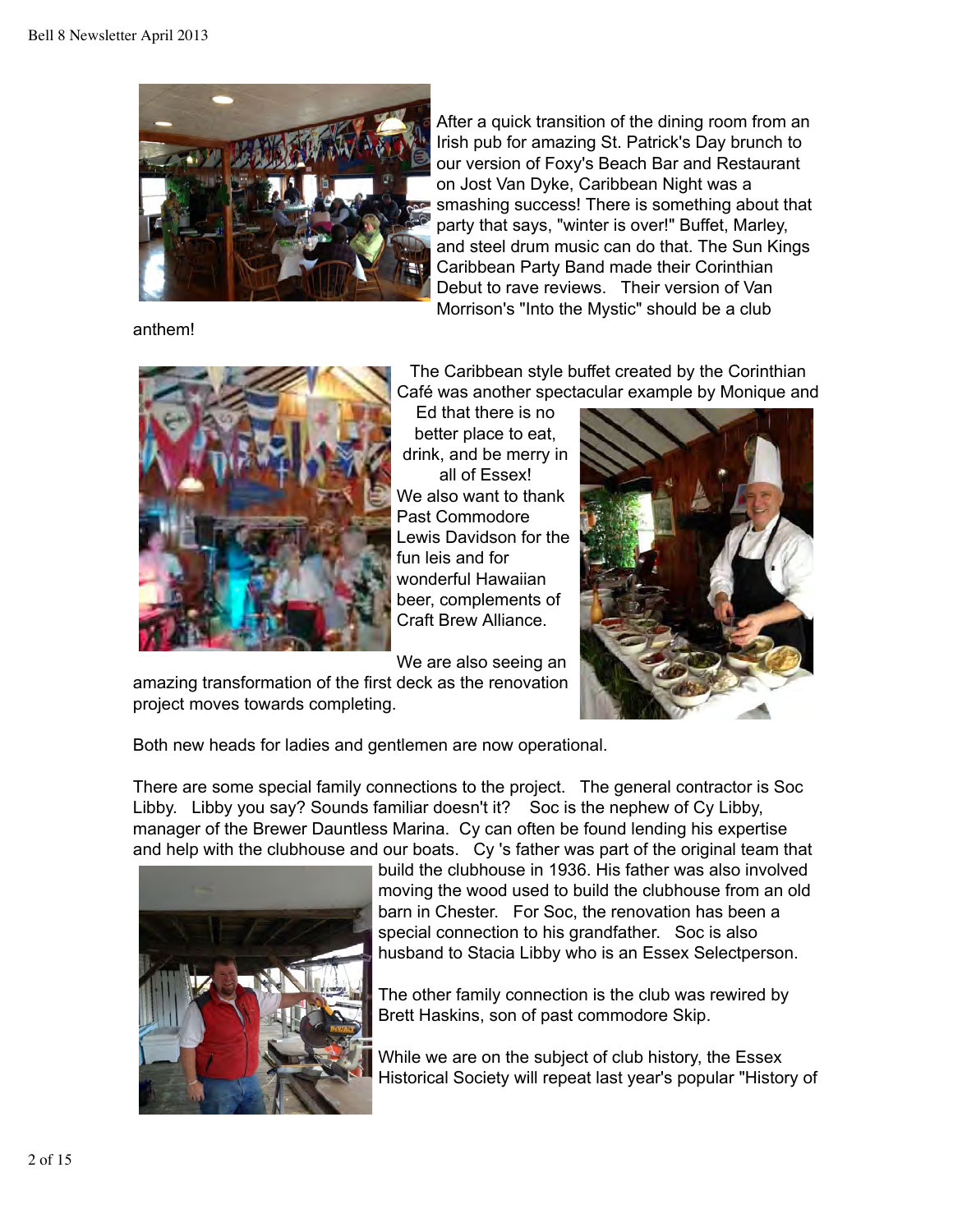

the Yacht Clubs of Essex" presentation at the club on Thursday, April

25th,7:30pm. Come hear the interesting story of the evolution of recreational boating in Essex from a famous

dingy race in 1933 to the very unique but related clubs we have today. Club founder and past commodore Dennis Walker w ill tell a first hand account of the Corinthian's founding.

We are also pleased to welcome New YorkYacht Club Vice Commodore, yachtsman extraordinaire and Essex resident Rives Potts to the club for a very interesting presentation of his families circumnavigation to the world's great open ocean races in Carina. With Rives support, we will able to welcome fellow yachtsmen from surrounding clubs to



January 1936

ECYC in support of our sponsorship of the Valley Regional High School Sailing Club which is our way of fostering the next generation of Essex area sailors. Join us this Sunday, April 7th, at 4:30pm. A Sailing Club donation of \$10 is suggested. The Galley will be open for a special dinner following Rives's talk. Please RVSP with Monique at We are also pleased to welcome New York Yacht Club Vice Commodore, yachtsman extraordinaire and Essex resident Rives Potts to the club for a very interesting presentation of his families circumnavigation to the world's great open ocean races in Carina. With Rives support, we will able to welcome fellow yachtsmen from surrounding clubs to ECYC in support of our sponsorship of the Valley Regional High School Sailing Club which is our way of fostering the next generation of Essex area sailors. Join us this Sunday, April 7th, at 4:30pm. A Sailing Club donation of \$10 is suggested. The Galley will be open for a special dinner following Rives's talk. Please RVSP with Monique.

Off shore, we salute our Frostbiters for their success so far this season. ECYC ideal 18's crews of Cindy Gibbs, Lori Comforti, Ed Birch, and Jon Gibbs are running 1, 2, and 3 for the spring championship. Of note, Jon Gibbs has been racing Dragonfly with outstanding results while welcoming, encouraging and teaching fellow Corinthians the finer points of sailing and racing. Well done, Jon! In the Etchells fleet, Toby Doyle and Bill Robinson are "in the money" week and week out.



Ideals off Hayden's Point

To be a part of our racing crew, please contact Cindy Gibbs.

Join us at the flagpole Saturday, April 13th, at 4:30pm for our 29th Commissioning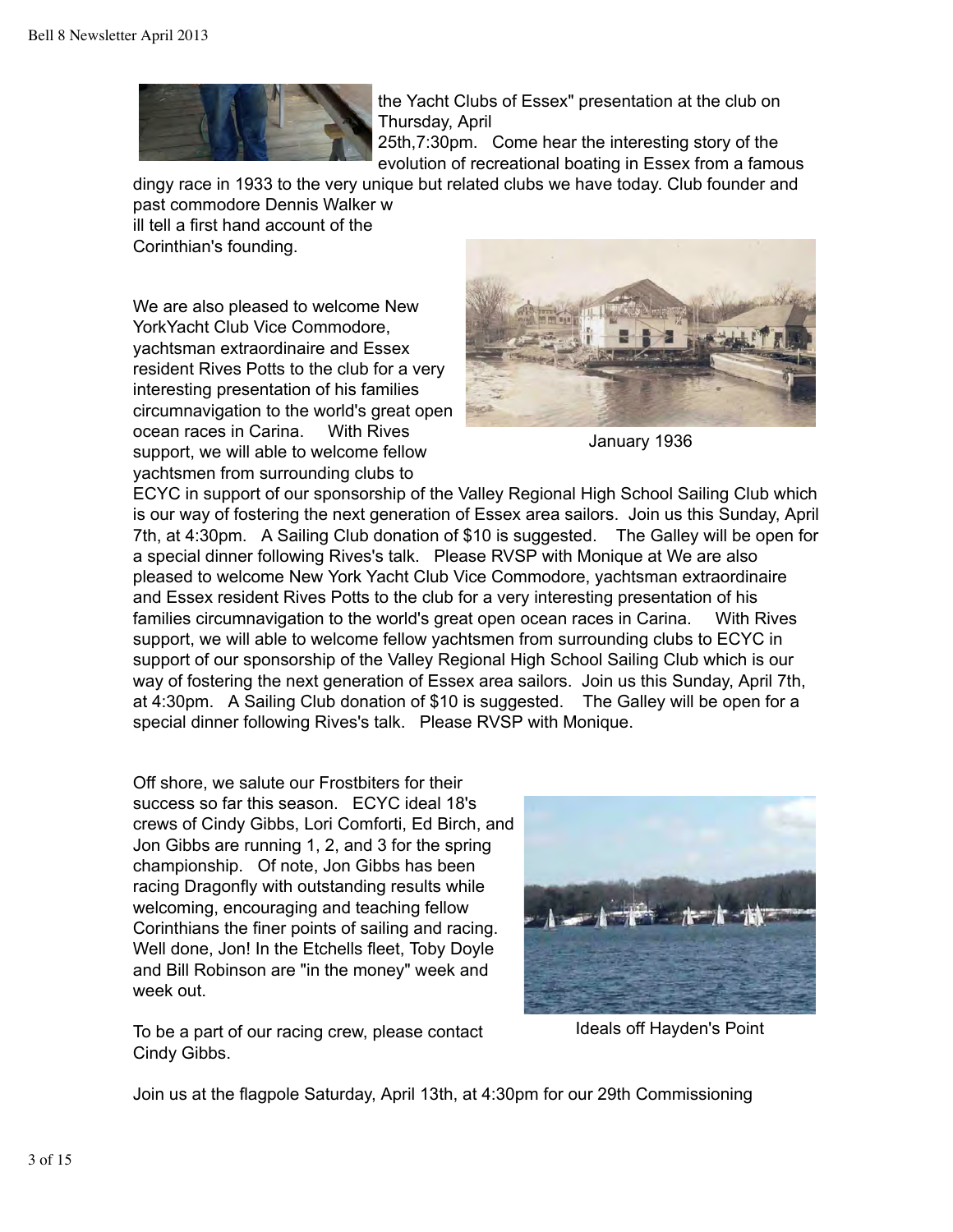Ceremony to be followed by a complementary member reception. We will welcome our newest Corinthians into our special "environment for good fellowship".

Make it a good month.

**Terry** 



Terry Stewart, Commodore

### **In Memory**

We regret the passing of ECYC member John Gould. John and Nancy have been members since 2007 and have thoroughly enjoyed ECYC.

Our thoughts are with Nancy and the Gould family during this difficult time. John was a friendly and gentlemanly presence at ECYC and will be missed by all.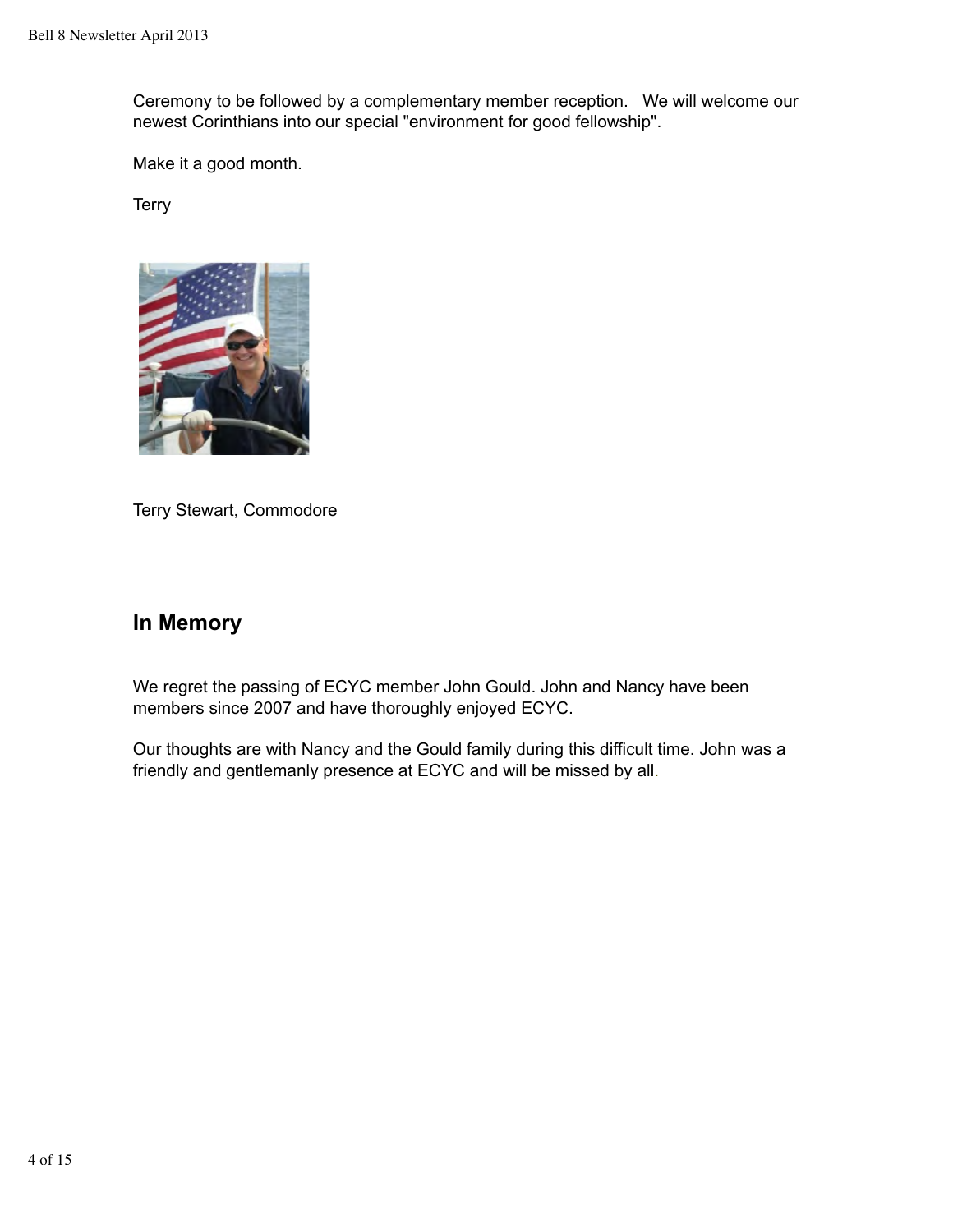# **Friday Night Colors**

As we enter our commissioned season, we will honor a tradition practiced by yacht clubs worldwide simply called "Colors." On Friday nights at the time of sunset, a rotating member of the ECYC board, designated as the Officer of the Deck, will conduct Colors. As the US Flag is lowered at the Essex Yacht Club, the OOD will announce "Stand for Colors," ring our club's bell twice as a warning prior to firing our club's salute cannon. As the US Flag is lowered, members are asked to stand in respectful silence. Once the Flag as been lowered, the OOD will ring the bell once and call, "As you were."

# **ECYC Summer Cruise Opportunities**

Please note the dates and ports below for the joint 2013 Baldwin YC- ECYC summer cruise. Please reach out to Cliff Vermilya for questions at

vermilya@comcast.net.

We will also announce plans shortly for a shorter Corinthian Cruise to begin on July 20th commencing with the Three Mile Harbor Fireworks with Block, Newport, and Cuttyhunk.

*Captain's choice* Saturday, July 27

*Cuttyhunk* Sunday, July 28

*Cuttyhunk* Monday, July 29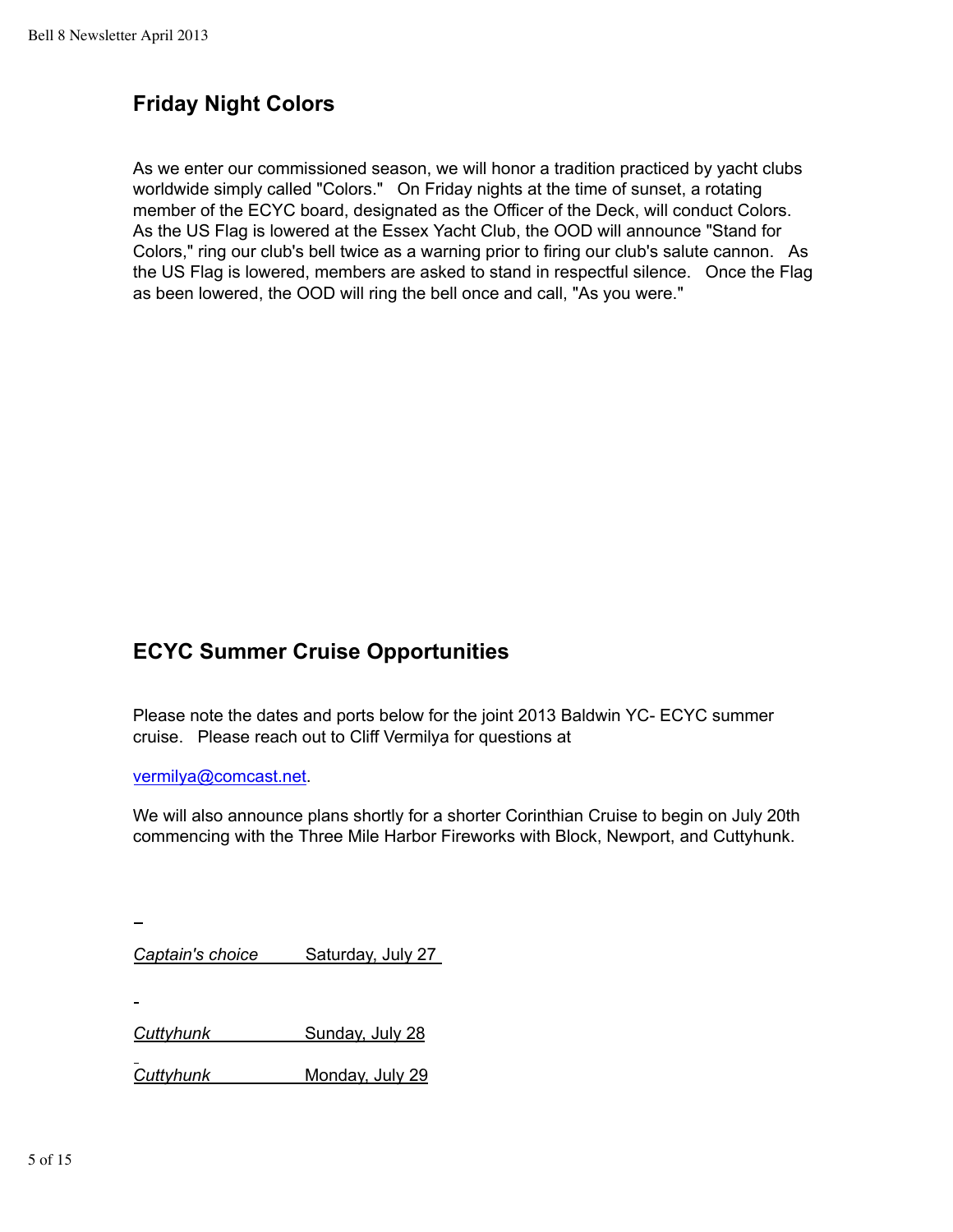| Onset                 | Tuesday, July 30             |
|-----------------------|------------------------------|
| <b>Onset</b>          | Wednesday, July 31           |
|                       |                              |
| Marion                | Thursday, August 1           |
|                       | Marion Friday, August 2      |
|                       |                              |
|                       | Westport Saturday, August 3  |
|                       | Bristol Sunday, August 4     |
|                       |                              |
| Bristol______________ | Monday, August 5             |
|                       | Wickford Tuesday, August 6   |
|                       | Wickford Wednesday, August 7 |
|                       | Newport Thursday, August 8   |
|                       | Newport Friday, August 9     |
|                       |                              |
| <u>Newport</u>        | Saturday, August 10          |
|                       |                              |
| <b>Home</b>           | Sunday, August 11            |

# **House and Grounds**

Our major renovation continues. We have reached function, form to follow. The heads have been christened, the deluxe port-a -potty removed. Next up is painting, carpeting, trim, full lighting, and accessorize. Please stop by to view the progress and enjoy the club's new look as it is created. Continue to seek appropriate office furnishings to compliment the brand new ECYC administrative office space. As with last month's appeal, should any members have access or know of office furnishings please contact me or Elaine. The objective to have all in place by commissioning on April 13 appears to be in reach.

Whereas the renovation is the major event, there are others to be cared for in parallel. To meet the demands of the many projects we hope to complete this spring, there has been created a number of sub teams within the house committee. Each sub team is led by a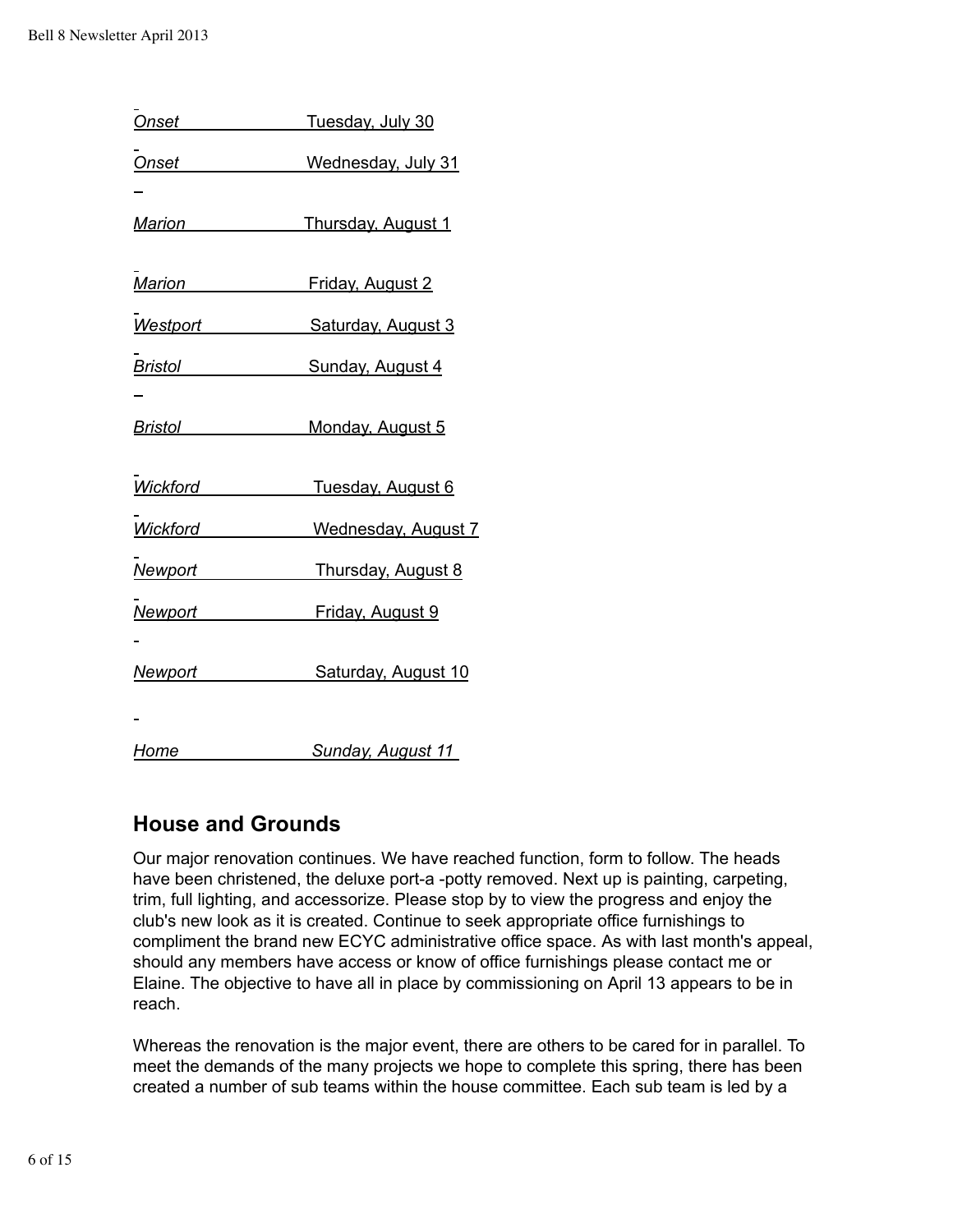house committee member who will obtain materials, build the necessary team via volunteer solicitation to membership, define tasks, schedule work period(s) to complete the task objective. Presently the sub-teams and leads include:

| Power wash exterior          | <b>Steve Rodstrom</b> |
|------------------------------|-----------------------|
| Replace potting soil         | <b>Jack MacElwee</b>  |
| Repair stationary windows    | <b>Andy Roussel</b>   |
| Paint shutters, window cover | Lew Davidson          |
| Clean windows, frames, sash  | vacant                |
| Enhance front porch          | <b>Terry Stewart</b>  |
| Deck maintenance             | vacant                |

All members are welcome and urged to assist any team to complete its objective task. Please contact team lead to join any of the respective teams, or me to volunteer to become the lead for the 2 vacancies. Look for announcements and requests for assistance from the teams in the coming weeks. Future teams will be created as projects are defined.

Looking forward to 2013 to be an especially memorable year in the history of the ECYC building.

Chuck Grusse - House Chair

#### **2013 Off-shore events**

It's on, boaters! Spring rituals like bottom sanding, battery charging, varnishing the toe rail,

ogling new equipment at the annual Defender Warehouse sale and settling up with your winter

storage yard are all in full swing. Complimenting these rites of spring are the Frostbite Races

every Sunday afternoon. First gun is 1300 - bring your binoculars down to the club and enjoy

brunch and the exciting starts and finishes right in front of the clubhouse. Lori Comforti and

Cindy Gibbs, Ed Birch in Harmony and John Gibbs in Dragonfly have been doing very well in

the Ideal 18 fleet series. Toby Doyle leads the Etchells fleet with Bill Robinson close behind.

Great job to all of the ECYC competitors! Jon Gibbs is organizing crews for Dragonfly. **Contact**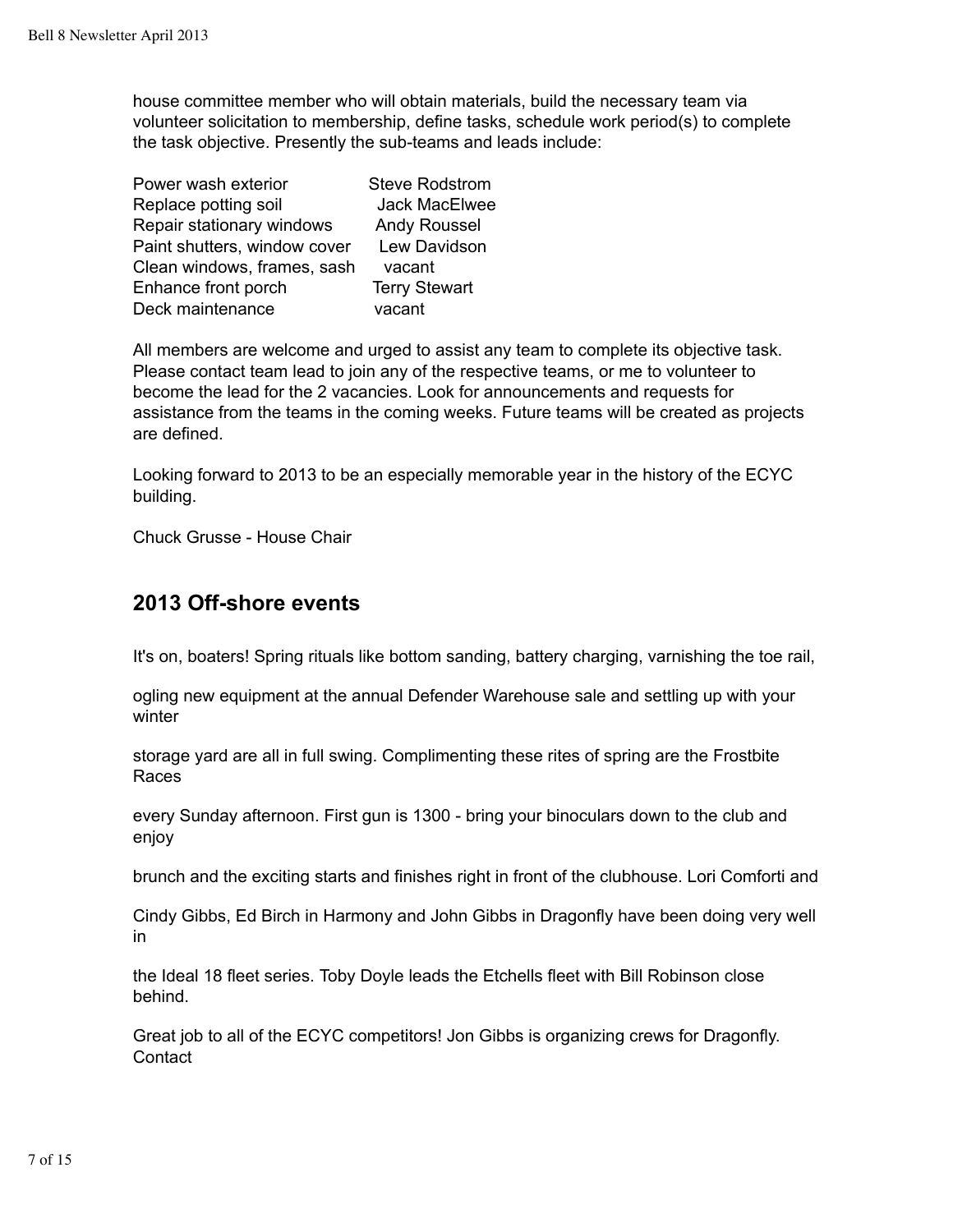Jon at johngibbsarch@aol.com to skipper or crew a race.

I mentioned last month that we're working on a range of new PHRF opportunities this year.

Below are some "save the dates" for these NEW EVENTS:

June 23rd - PHRF "Fun" Race off of Saybrook Point with EYC.

July 14th - PHRF "Fun" Race off of Saybrook Point with EYC.

August 25th - PHRF "Fun" Race off of Saybrook Point with EYC.

September 21st - First Inaugural "Cross Sound Challenge" hosted by ECYC.

Our ECYC Club Cruise this year will kick-off on July 20th with an informal Club Race from

Saybrook Point to 3 Mile Harbor (beach party in the afternoon, fireworks at 9 PM). On Sunday

July 21st the Cruise will head for Block Island and on from BI to Newport and Cuttyhunk,

returning to Essex via Newport, Watch Hill (and/or Block). For those with more time to cruise,

our cruise can be linked with the Baldwin YC Cruise, which kicks-off on our return date of July

27th.

We're still trying to schedule one more PHRF event for 2013 with Shelter Island Yacht Club. As

you can see, our dance card is pretty full already, but both ECYC and SIYC are working hard to

find a date that will work for this event, which we see as the beginning of an annual tradition.

Tim Brewer, Vice Commodore



Ī Ī

# **Upcoming Events**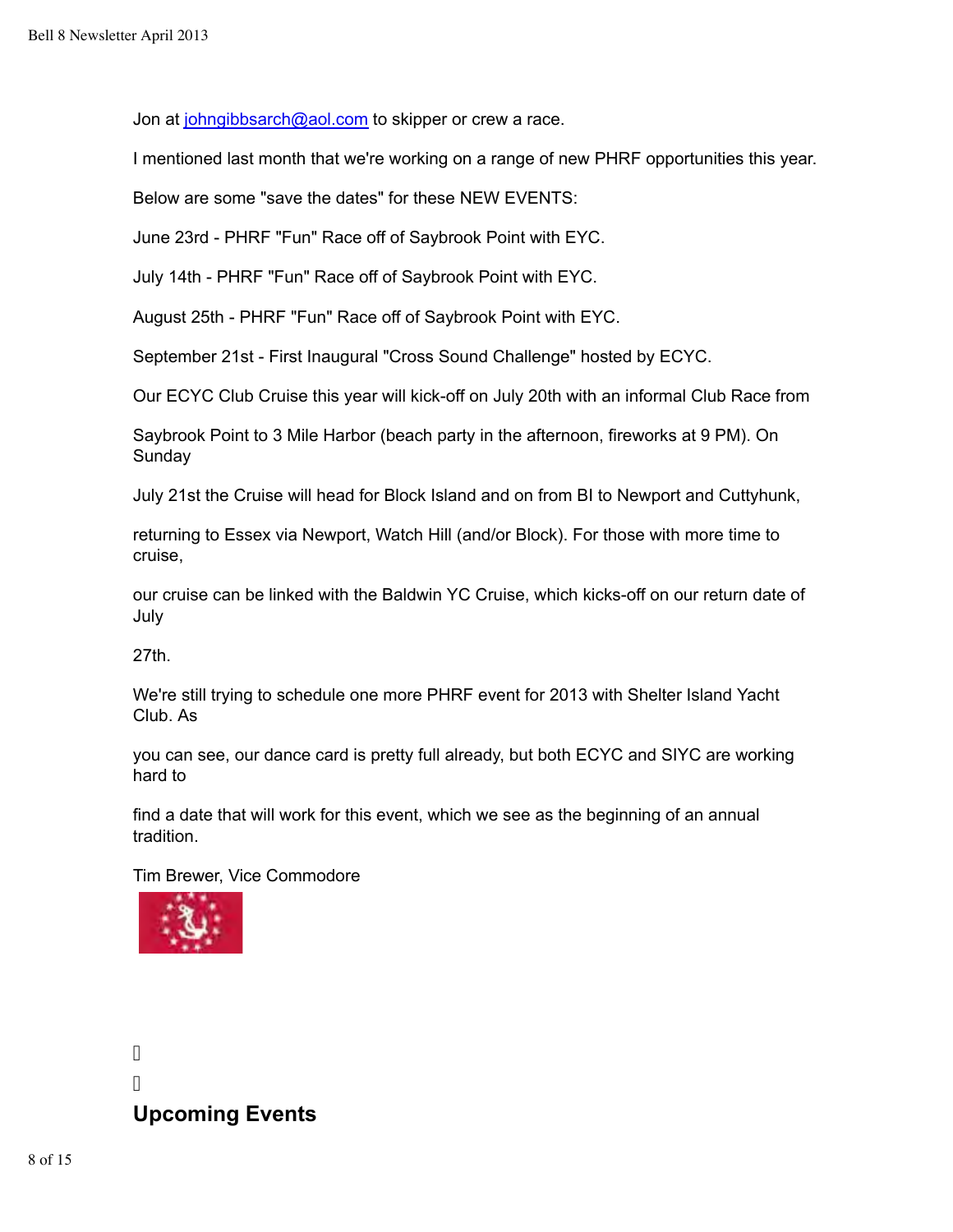.

**Rives Potts and the World's Great Open Ocean Races**. Sunday, April 7th, 4:30pm ECYC. RSVP with Monique. monique@coastalcookingcompany.com

**North U Racing Rules Seminar** - Thursday, April 4th, 6:30-9:30pm. Essex Yacht Club. \$10 pp.

**ECYC Commissioning 2013**. Join us Saturday, April 13th at 4:40pm as we commission the club for the 2013. Check out our renovations and join a member reception to celebrate!

**Corinthian Kayakers Organizational Meeting** - April 16th, 6:30pm, ECYC. Please reach out to Don Shannehan to get involved donshannehan@sbcglobal.com.

**History of the Yacht Clubs of Essex** - Thursday, April 25th, 7:30pm. ECYC. Sponsored by the Essex Historical Society.

**Spring Boat Show- Brewer Dauntless Marina, April 26-28** 

**Newport 12 Meter Challenge** - Saturday, June 22nd. Crews are forming now. Contact Terry Stewart at to tastewart 14@comcast.net to sign aboard. Four slots remaining.

I**deal 18 Sailing Classes**: Learn to sail this year! Sailing classes on our Ideal 18's are now being planned. We intend to run a general class for all members along with a session designed especially for women. Please contact Race Chair Cindy Gibbs to express interest (cindy.gibbs@yahoo.com).

### **Did you know?**



Many of us have sat at the round glass table in the dining room. Supporting the glass is large wooden ship's wheel. Imagine the size of the ship the wheel belonged to. Even better, what actual ship did the wheel belong to? There is the mystery.

We know the table, with wheel, was donated to the club by the family of one of the club's first caterers. Could it be from the Osage, the largest ship sunk in the British attack on Essex? How about the Dauntless, Sam Colt's yacht from which

the Dauntless Shipyard and The Dauntless Club are named? Or perhaps, one of the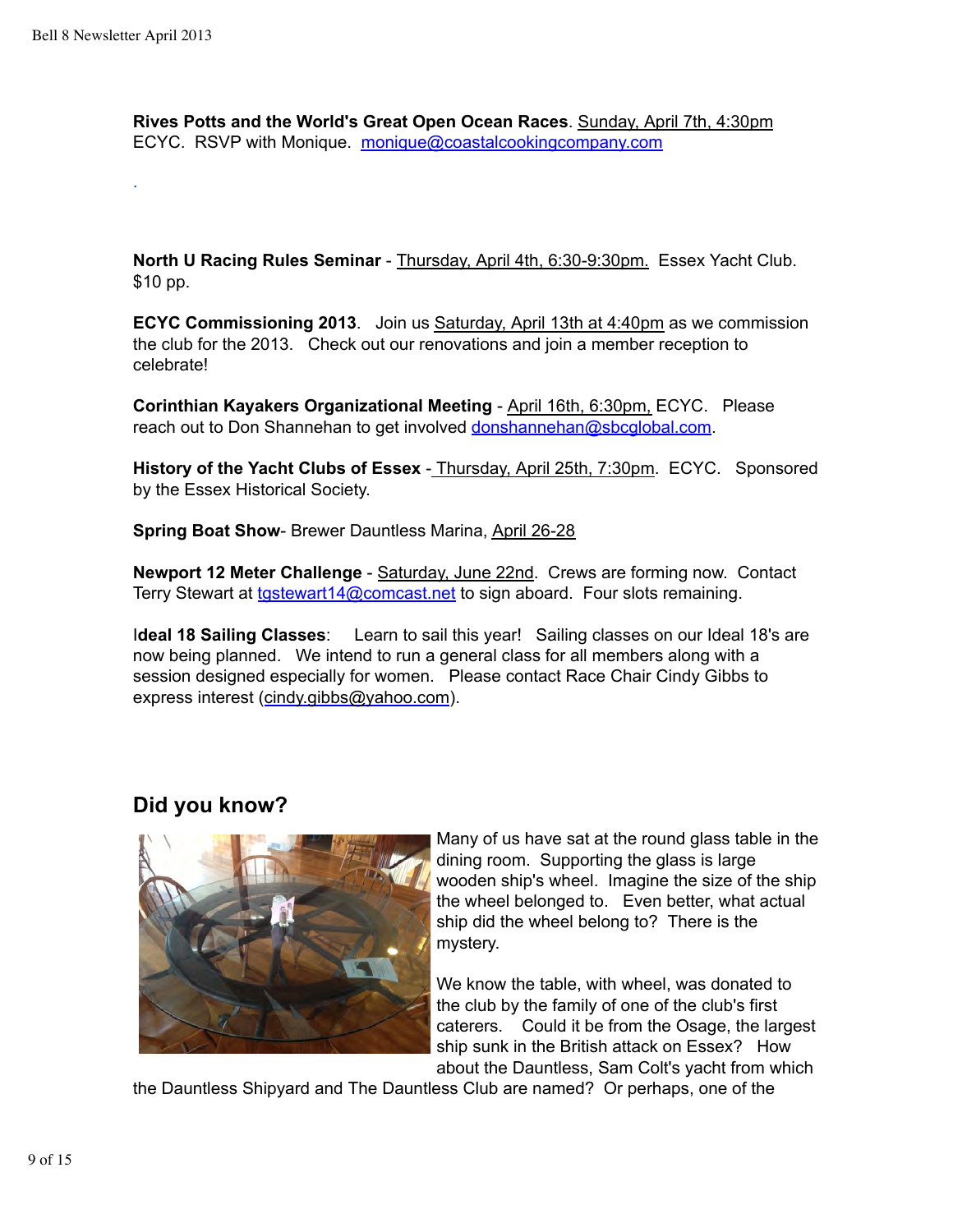Connecticut River steamers who docked in Essex on their ways to and from New York.

Let us know if you can shed some light into the history of the wheel.

#### **Name tag drawers back in operation**

Please know our name tag drawers are back in service. The drawers are now located next to the cloak closet on the first floor. All member name tags have been placed alphabetically in the drawers.

Please endeavor to wear your name tag while at the club to help get to know fellow members.



### **Newport 12 Meter Event**

We have two slots remaining for this year's visit Newport visit to race 12 Meters with our friends from the Essex, Pettipaug, and Baldwin Yacht Clubs on Saturday, June 22nd.

Let Terry know.

# **Ahoy Lady Sailors!**

 Once again this summer, we will be offering ladies sailing classes on Monday evenings aboard our Ideal 18's. Cindy Gibbs (Race Chair/ASA Certified Instructor) will be teaching the classes. They will begin on June 3rd running through June 24th. Time 5:30-7:30pm.

In July, we offering a 3 week racing seminar on Wednesday evenings (July 9-23rd) and inviting

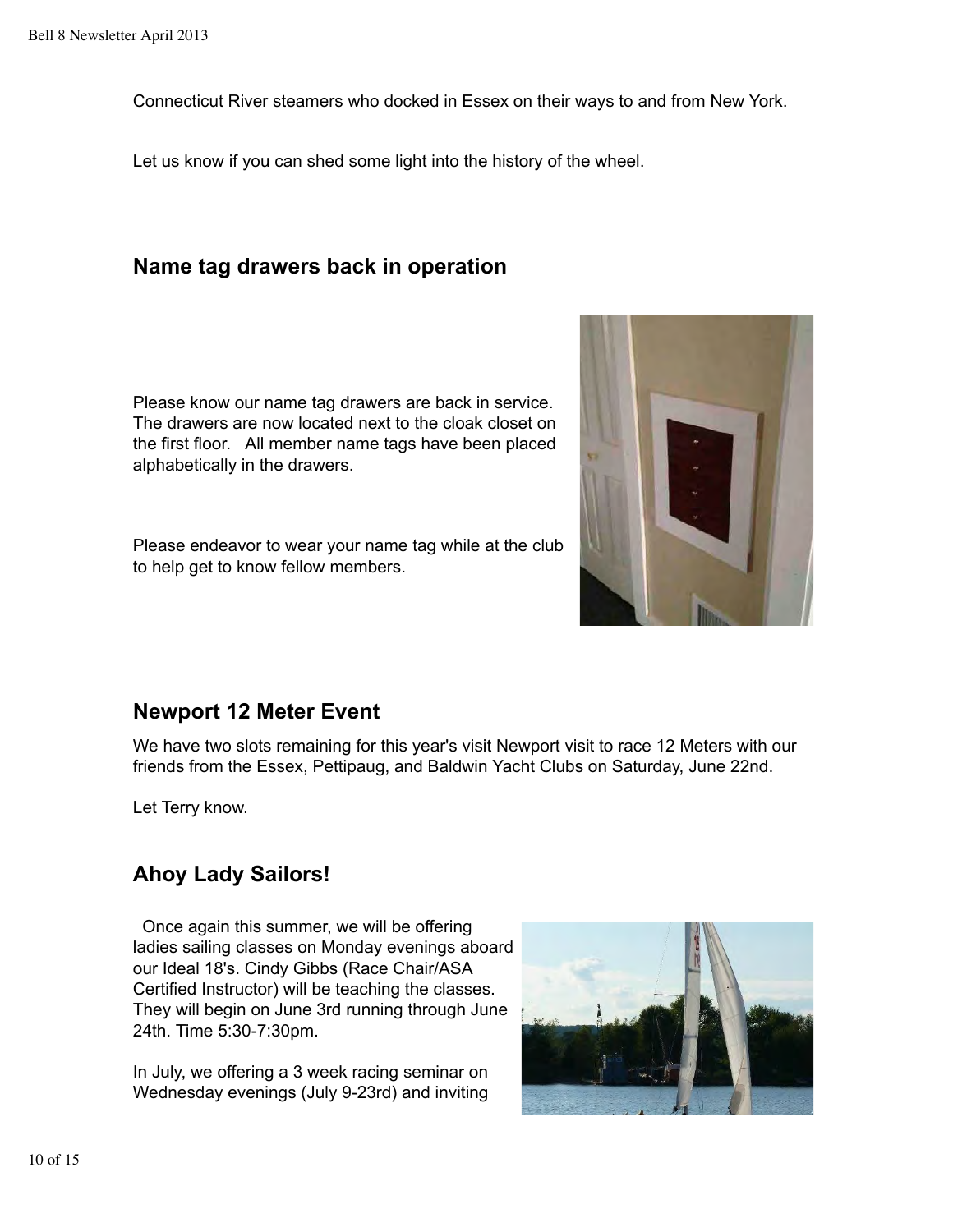Essex Yacht Club ladies to join us, so we'll have 6-8 Ideal's on the water & starting line for some exciting racing instruction.



Please call Cindy to sign up for these classes.

cindy.gibbs@yahoo.com

# **Corinthian Kayak News (aka "The Mini-Fleet")**



We will have our first meeting April 16 at 1830 hours. It will begin to set the plan for the coming season and will focus on the "Who." Who wants to kayak, who has a kayak and who needs a kayak. Once we can get that covered we'll develop an instructional plan for st timers, talk rental programs, basic equipment, and highlight some paddle excursions along the rivers and sound. Later meetings we'll discuss safety, tides, paddle techniques, transport and storage and try to answer any question you have.

If you can't make it please send me an email (donshannehan@sbcglobal.net) with your "kayak bio" so we know where you fit the group and I'll fill you in on what you missed.

# **Burgee of the Month**



**Mystery Burgee**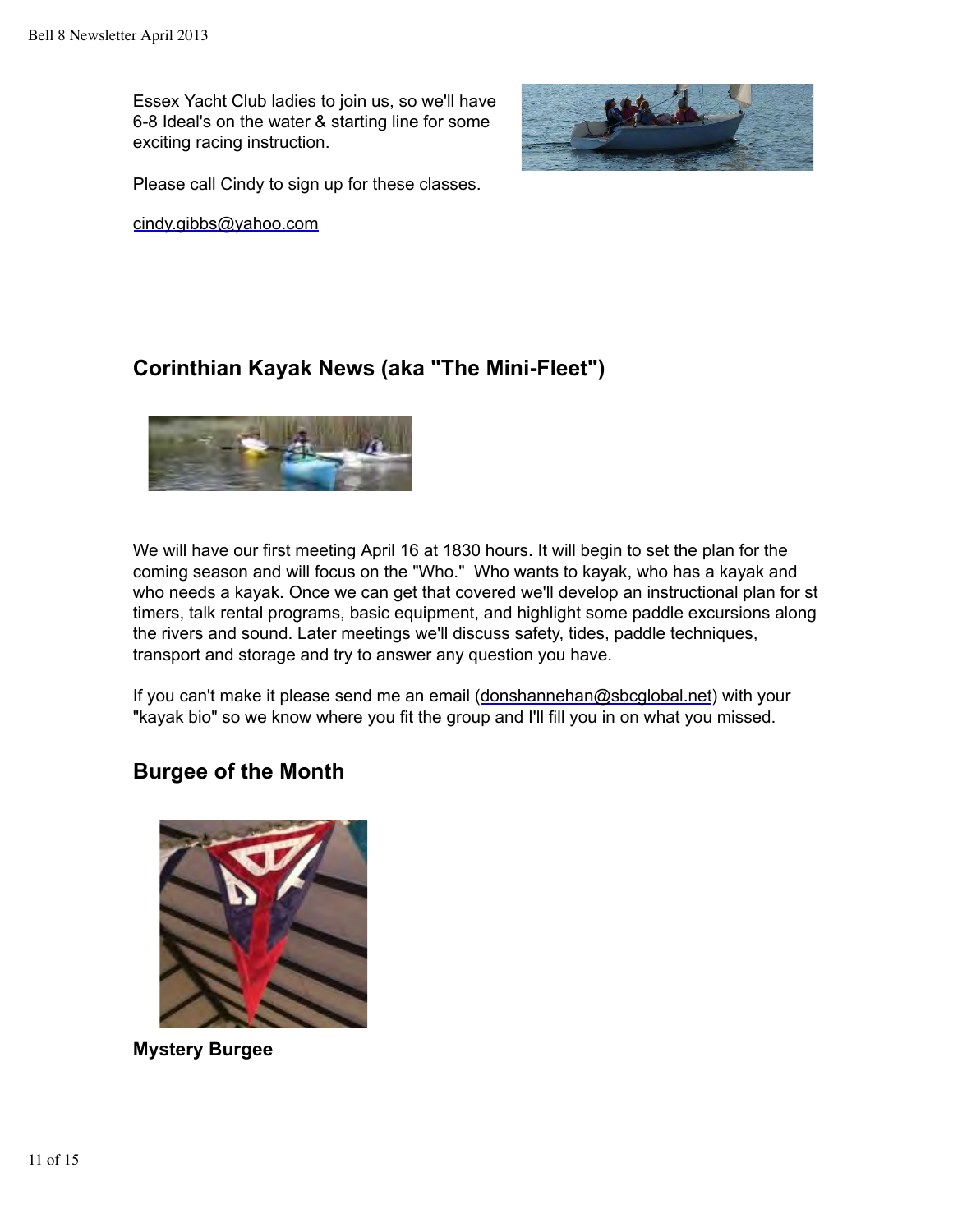Who can identify this month's mystery burgee? Members identifying this burgee should let Terry Stewart know and will receive an ECYC burgee bumper sticker.

#### **Notes from Membership**

Ahoy Maties!!

We are very pleased to welcome the following new members to ECYC:

Nancy and Mark McDonald, sponsored by Terry Stewart are new the Essex community and seeking ways to get involved. They have an Adirondock Guide boat and enjoy rowing on and around the CT River. They are interested in learning to sail and getting involved in the club activities.

Patti and Tim Pickering, sponsored by Susan Malan, moved to Essex three years ago and have an affinity for all things related to the water and boating. Tim is a former member of the American Yacht Club in Rye, NY. They are dedicated volunteers, spending time with the Nehimiah affordable housing project in Middletown, the Essex Historical Society, Habitat for Humanity and the Shoreline Soup Kitchen.

Pat MacKenzie Thompson, sponsored by Sharon Craig, is a many years resident of Essex. Known for her work as the Chair of the Essex Auxiliary of Child and Family Agency, Pat is also on the board of the Essex Winter series and a trustee of Middlesex Hospital. She has been a guest at many ECYC functions and is thrilled to be a full member.

PLEASE WELCOME OUR NEW MEMBERS!!

Sharon Craig

### **2013 Membership Roster**

Our new membership roster will soon be out with current member contact information plus our on and off shore event calendar. We are very grateful to once again have a wonderful cover painting by ECYC member Jack MacElwee.

Jack has offered a limited number of copies for sale through the Ship's Store to benefit our sponsorship of the Valley Regional High School Sailing Club.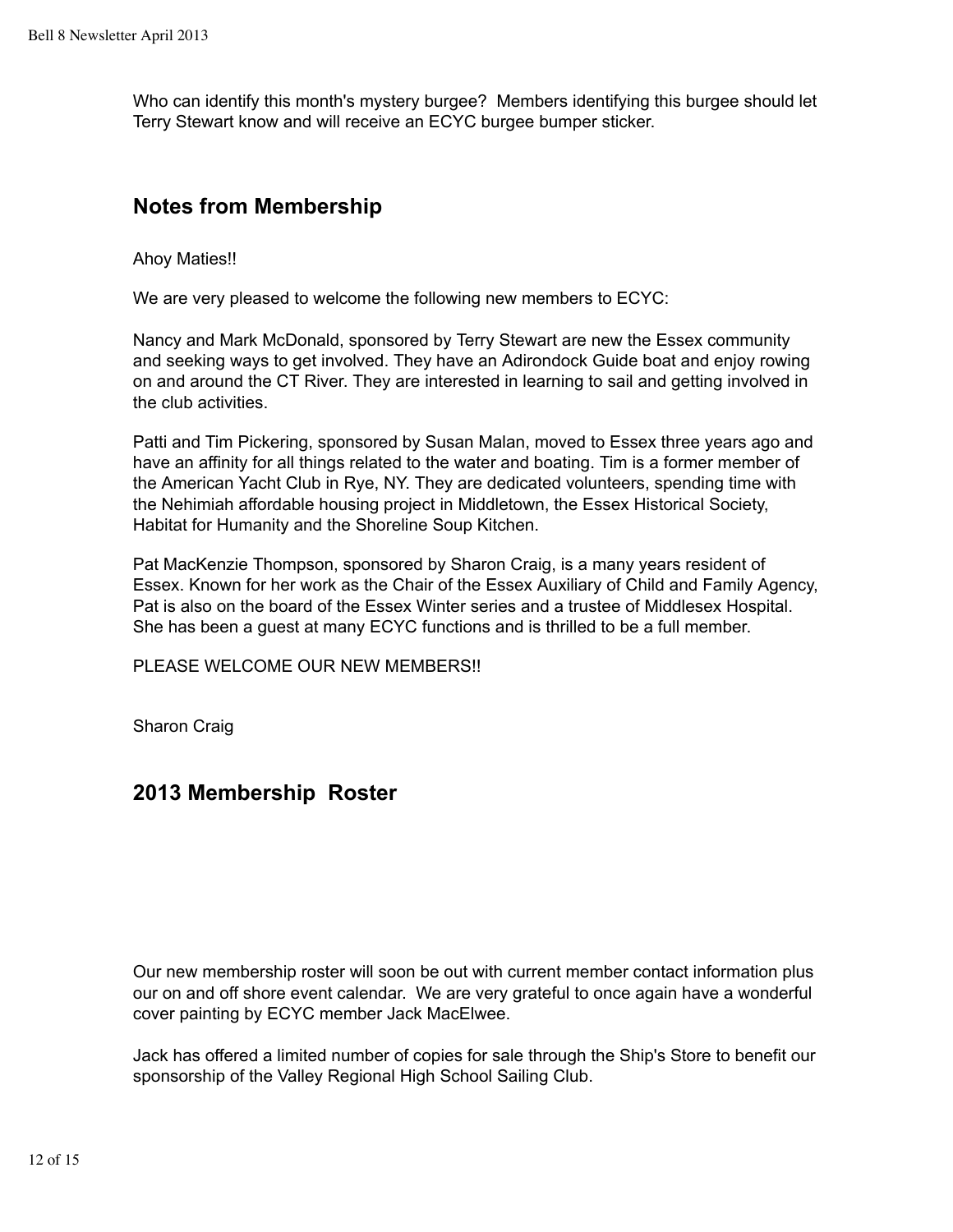

The cost of the copy is \$10.

Jack MacElwee 2013 Membership Roster cover

# **Ships Store**

In addition to our on-premise Ship's Store in the Sun Room, check out the online store at: www.boatowners.org

# **Communication Information**

Please note our **EMAIL and WEBSITE ADDRESSES**

We have a helpful page on the ECYC Website. Want to sell stuff??? or perhaps you are looking for something....check out our "Classified Page."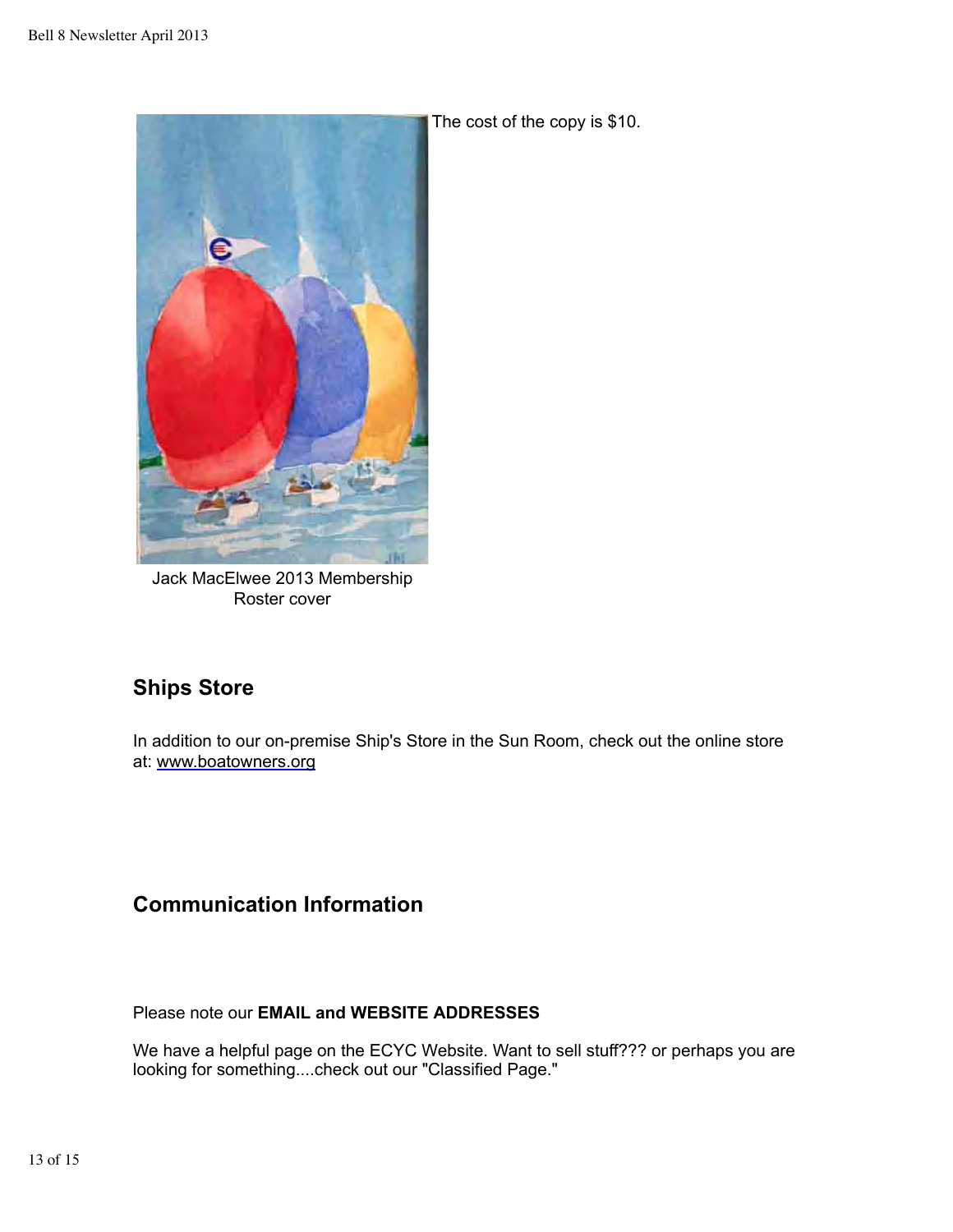Give your information to Elaine and she'll get onto the ECYC website.

Also, note that all Club events, menus, photos, etc. are on our website.

....so remember:

**www.essexcyc.org**

 **email: ECYC@essexcyc.org**

### **ECYC Information**

#### **2013 FLAG OFFICERS**

Commodore - Terry Stewart

Vice Commodore - Tim Brewer

 Rear Commodore - Steve Rodstrom Treasurer - Deb Wallis Secretary - Katherine Berry

#### **2013 BOARD MEMBERS**

 Sharon Craig Chuck Grusse

Jane Pfeffer

 Valerie Votto Dan Watts Past Commodore - Skip Haskins Fleet Captain - David Dorrance Fleet Surgeon - Dr. Marybeth Ellison, MD Fleet Chaplin - Dan Taylor-Stypa

#### **COMMITTEE CHAIRS**

 Entertainment - Valerie Votto Galley - Dan Watts